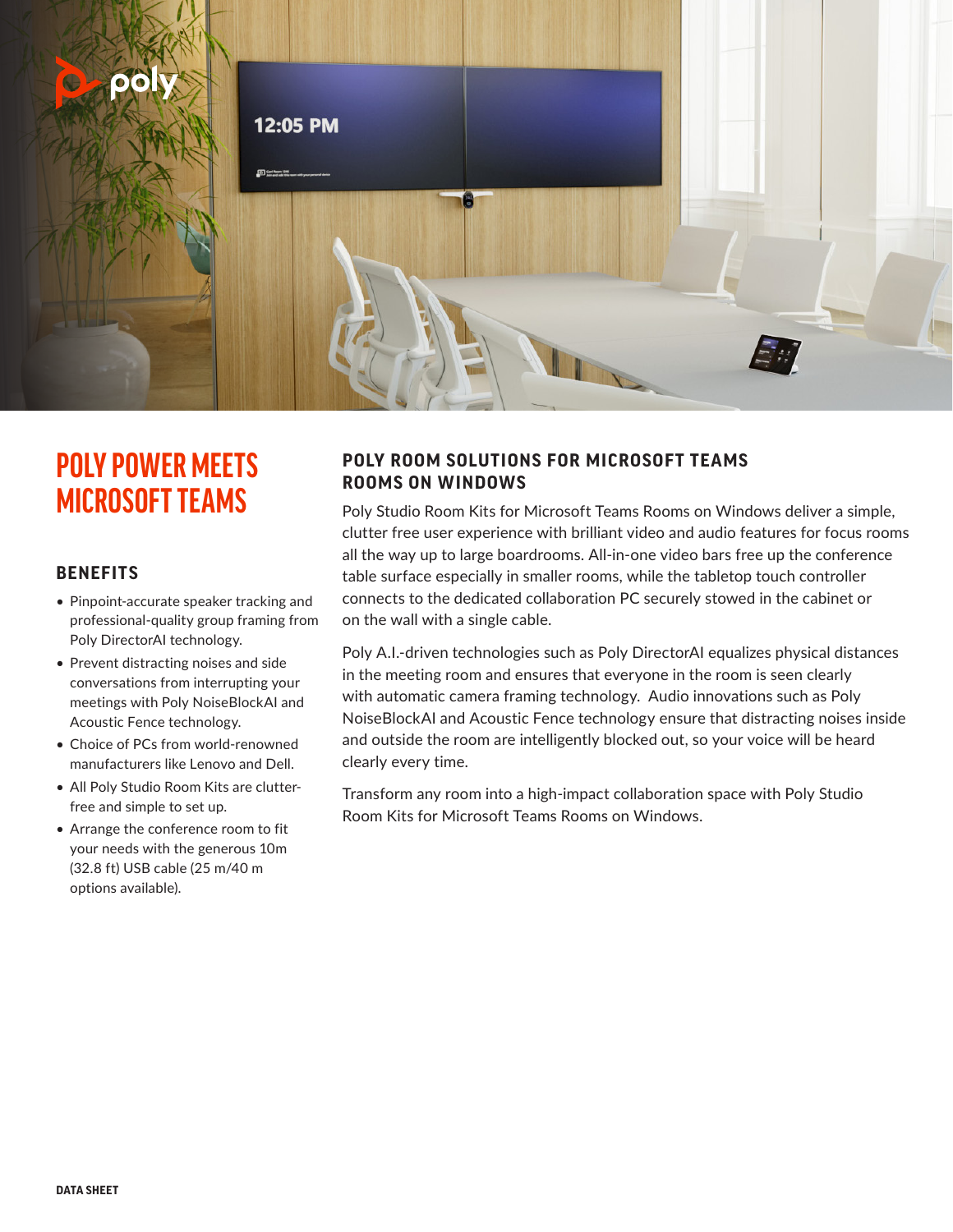# **SOLUTIONS FOR ANY SIZE ROOM**



# **FOCUS ROOM**

- Typically 1-2 persons.
- Single room display.
- Featured Product: Poly Studio P15 video bar.



# **HUDDLE/SMALL ROOM**

- Single room display.
- Featured Product: Poly Studio video bar.



# **MEDIUM ROOM**

- Dual room displays.
- Featured Product: Poly Studio video bar.



# **LARGE ROOM**

- Dual room displays.
- Featured Product: Poly Studio E70 smart camera.

## **FEATURED CONFERENCE CAMERAS**



**POLY STUDIO P15**



**POLY STUDIO**



**POLY STUDIO E70**

Poly Studio P15 all-in-one compact video bar with group framing and powerful audio.

- 4K resolution for sharp, crisp images.
- Integrated privacy shutter.
- Powerful integrated speaker and multi-microphone array.

Poly Studio all-in-one video bar for clean cabling, intelligent camera framing and powerful audio.

- Acoustic Fence keeps voices outside the room from interrupting your calls.
- Up to 4.5m/15 ft microphone pickup range.
- Smart-camera experiences are built in—no drivers or software needed.

Poly Studio E70 smart camera for large meeting rooms.

- Dual lenses with 4K+ sensors and AI-driven camera array.
- Smoothly transition between a wide angle and narrow lens.
- Camera framing supported up to 25 ft/7.62 m.